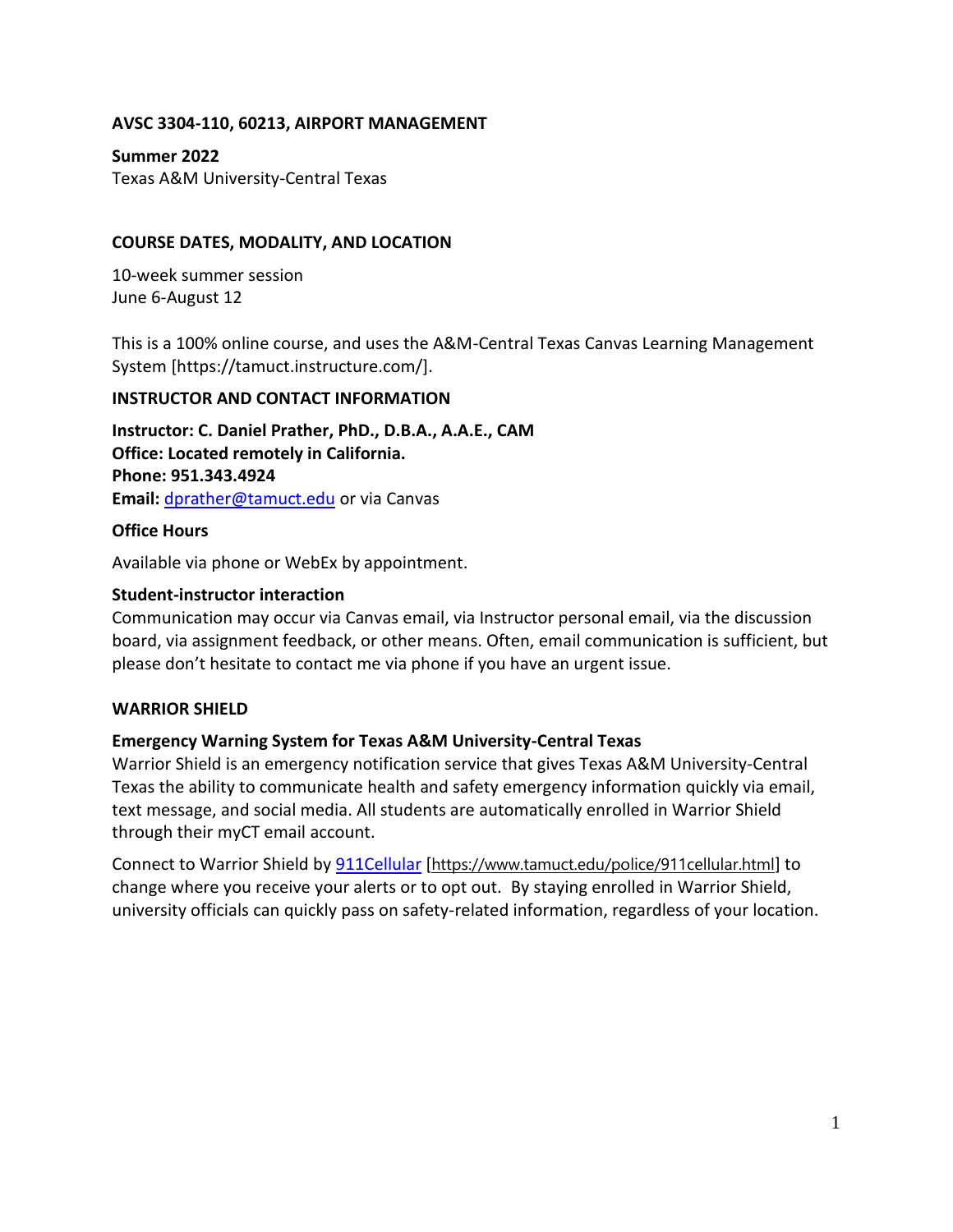#### **COURSE INFORMATION**

#### **Course Overview and description**

AVSC 3304. Airport Management. 3 Semester Credit Hours.

Examine requirements for developing a public airport to include local and state governmental agencies. Explore Federal aid and regulations, and the management required for the overall airport operations. Analyze tenant operators, leases, property development for non-aviation use, user taxation for airport operations, planning and policies, organization and administration, maintenance, safety and airport fuels and regulations. Prerequisite(s): Acceptance into Aviation Management or Professional Pilot program.

### **Course Objective or Goal**

Students should better understand all facets of airport management and develop applied knowledge that may be utilized to address various scenarios.

### **Student Learning Outcomes**

- 1. Communicate history of airports
- 2. Define and describe the integration of airports, air space, and air traffic control in the contest of an airport
- 3. Describe airside and landside operations
- 4. Identify FAA regulations pertaining to airports
- 5. Describe financial considerations related to aviation

### **Required Reading and Textbook(s)**

Prather, C. D. (2015). Airport Management. ISBN: 978-1-61954-209-9. Learn more: <https://www.asa2fly.com/Dr-Daniel-Prather-C649.aspx>

### **COURSE REQUIREMENTS**

Course Requirements:

| Student Video Bio (100 points):       | 5%   |
|---------------------------------------|------|
| Weekly Discussions (100 points each): | 15%  |
| Weekly Scenarios (100 points each):   | 15%  |
| Mid Term Exam (100 points):           | 25%  |
| Final Exam (100 points):              | 25%  |
| ATSI/ANTN (100 points):               | 15%  |
| Total                                 | 100% |

### **Grading Criteria Rubric and Conversion**

#### Student Video Bio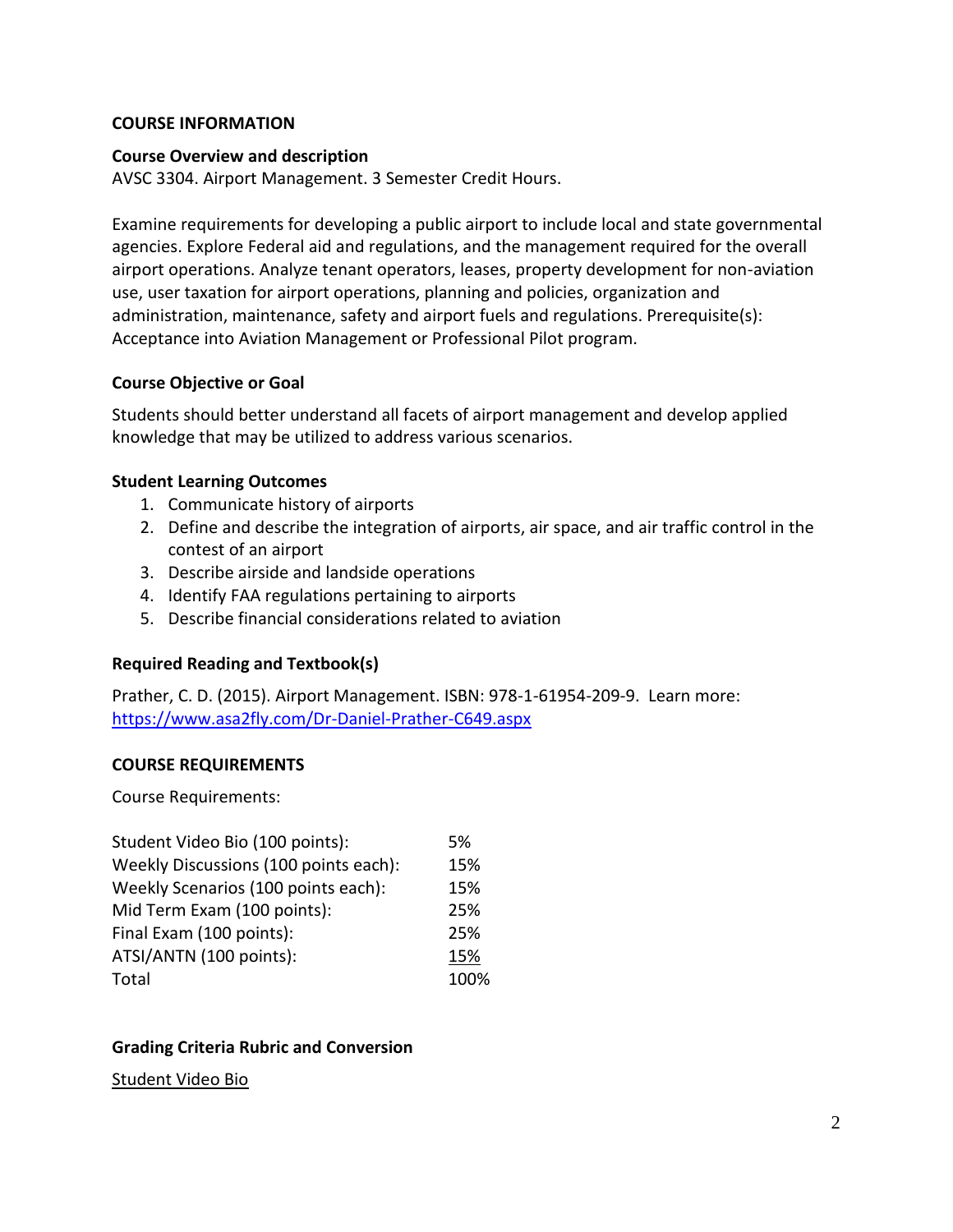Students will record a ~1-2 minute video bio introducing themselves to the class. Tell us about your background, your interests, hobbies, and what brought you to this course. Using your webcam and computer microphone is sufficient for this assignment.

| <b>Grade Earned</b> | <b>Level of Achievement</b>        |
|---------------------|------------------------------------|
|                     | Video bio posted per instructions. |
|                     | Only text bio posted.              |
|                     | Video bio not posted.              |

# Weekly Discussions (SLOs 1, 2, 3, 4, 5)

Students will participate in a weekly discussion and post your initial response of at least 200 words and then respond to at least two of your classmates, for a total of three posts. Three substantive posts are worth 100%, two substantive posts are worth 66%, one substantive post is worth 33%, and zero substantive posts is worth 0%.

| <b>Grade Earned</b> | <b>Level of Achievement</b>                 |
|---------------------|---------------------------------------------|
|                     | Three substantive posts per instructions.   |
|                     | Three posts that are partially substantive. |
|                     | Three posts that are not substantive.       |
|                     | Two substantive posts per instructions.     |
|                     | One or zero substantive posts.              |

# Weekly Scenarios (SLOs 1, 2, 3, 4, 5)

Each week, students will be required to address various scenarios related to that week's content. Please answer in paragraph form, rather than listing. Please use APA formatting.

| <b>Grade Earned</b> | <b>Level of Achievement</b>                    |
|---------------------|------------------------------------------------|
| А                   | Each scenario fully addressed in a substantive |
|                     | fashion.                                       |
| B                   | Each scenario addressed in a partially         |
|                     | substantive fashion.                           |
|                     | Each scenario addressed in a partially         |
|                     | substantive fashion.                           |
|                     | Not all scenarios addressed. Those that are    |
|                     | addressed are not addressed in a substantive   |
|                     | fashion.                                       |
|                     | Minimal or no response.                        |

# Mid Term Exam (SLOs 1, 2, 3, 4)

Students will complete a Mid Term exam on chapters 1-7 of the text.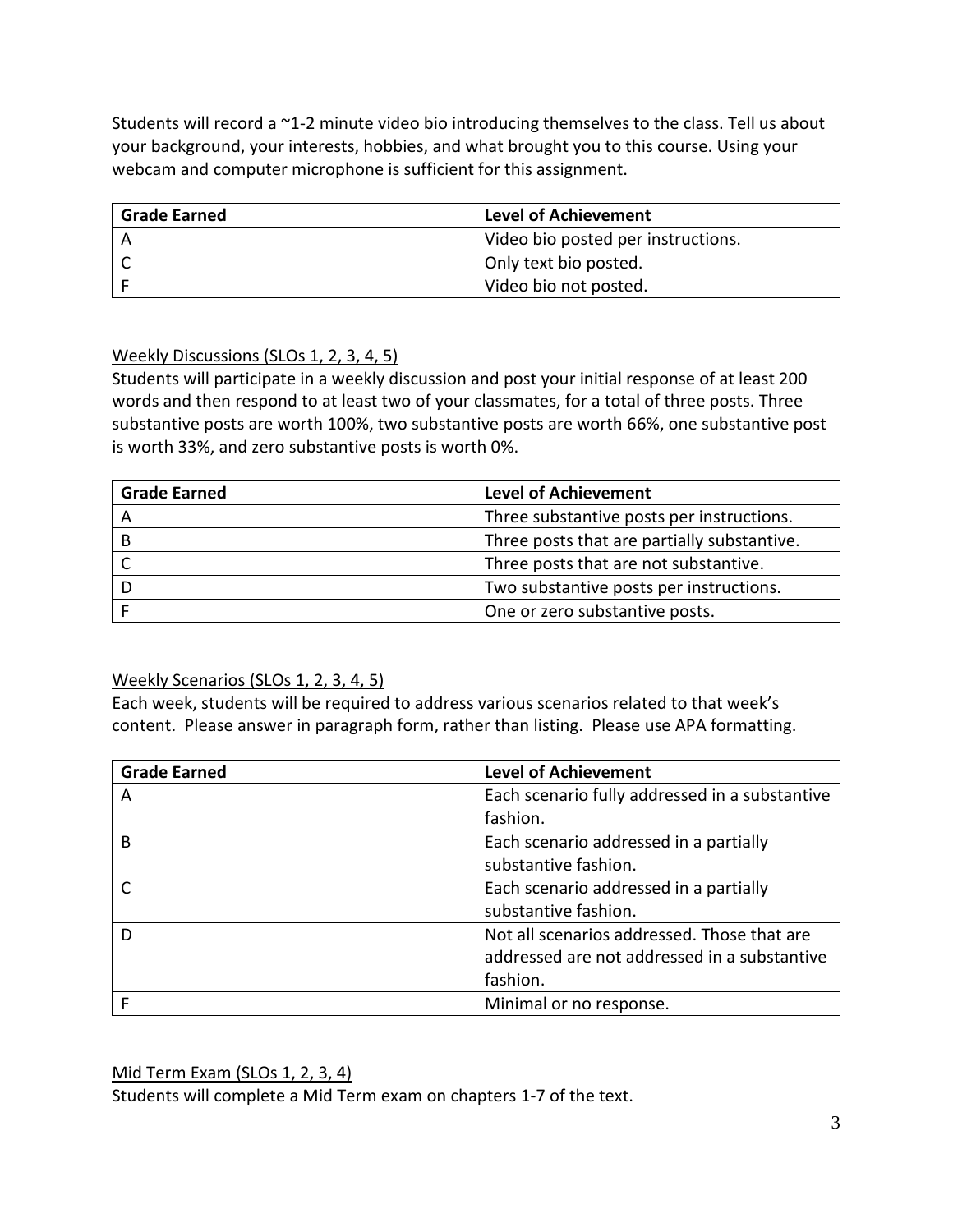| <b>Grade Earned</b> | <b>Level of Achievement</b>                  |
|---------------------|----------------------------------------------|
|                     | All or most of questions answered correctly. |
|                     | Most questions answered correctly.           |
|                     | Many questions answered correctly.           |
|                     | Many questions answered incorrectly.         |
|                     | Most questions answered incorrectly.         |

### Final Exam (SLOs, 1, 2, 3, 4, 5)

Students will compete a Final exam on chapters 8-15 of the text.

| <b>Grade Earned</b> | <b>Level of Achievement</b>                  |
|---------------------|----------------------------------------------|
| A                   | All or most of questions answered correctly. |
|                     | Most questions answered correctly.           |
|                     | Many questions answered correctly.           |
|                     | Many questions answered incorrectly.         |
|                     | Most questions answered incorrectly.         |

### ATSI/ANTN

Each student is required to join the **Airport Training & Safety Institute (ATSI)** to gain access to the Airport News and Training Network (ANTN), made available from AAAE free of charge, at http://www.antndigicast.com/. Once registered (Airport Code: CB1; Airport Department: Parking), you are automatically a member of the ATSI. Note: It will indicate California Baptist University as your employer, but no worries; we are simply using my university's account for this access (I am employed at CBU full-time). As ATSI Administrator, I will be capable of checking the status of each individual's training. Thus, you need not turn in any evidence of having completed this minimum required training. Viewing credits can be earned in any of the ANTN categories available. During the semester, each student will be required to:

- 1. Earn a minimum 15 viewing credits (this does not equate to 15 hours of videos as some videos may be only 10 minutes long)
- 2. Earn a minimum 10 test credits (note: not all videos have tests available).

| <b>Grade Earned</b> | <b>Level of Achievement</b>                  |
|---------------------|----------------------------------------------|
| A                   | 15+ viewing credits; 10+ test credits        |
| B                   | 12-14 viewing credits; 8-9 test credits      |
|                     | 9-11 viewing credits; 6-7 test credits       |
| D                   | 6-8 viewing credits; 4-5 test credits        |
|                     | Five or less viewing credits; 3 or less test |
|                     | credits.                                     |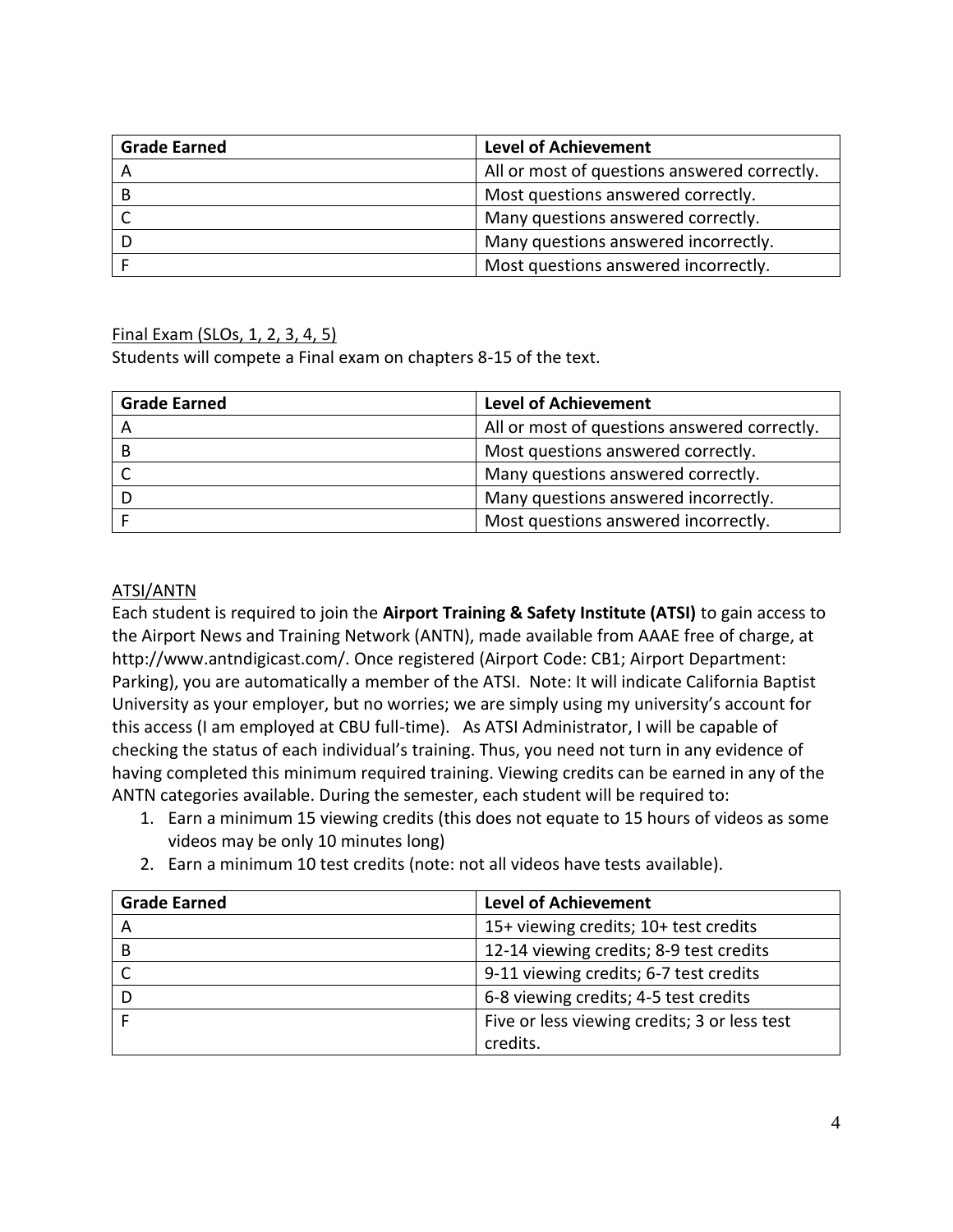### **Posting of Grades**

- All student grades will be posted on the Canvas Grade book where you can monitor your status.
- Items will be graded as submitted, aligned with due dates, within five days.

### **Grading Policies**

All assignments should be completed as assigned, with close adherence to due dates. Assignments not meeting minimum requirements will be penalized accordingly. Assignments will be penalized 10% for each day submitted past the due date, with the instructor reserving the right not to accept an assignment submitted more than three days late.

### **COURSE OUTLINE AND CALENDAR**

### **Complete Course Calendar**

**Complete Course Calendar (Note: During some weeks, students will be required to complete assignments for two chapters)**

Week 1: Unit 1 (June 6-12) Chapter 1 Lessons Chapter 1 Discussion Chapter 1 Scenarios

- Week 2: Unit 2 (June 13-19) Chapter 2 Lessons Chapter 2 Discussion Chapter 2 Scenarios Chapter 3 Lessons Chapter 3 Discussion Chapter 3 Scenarios
- Week 3: Unit 3 (June 20-26) Chapter 4 Lessons Chapter 4 Discussion Chapter 4 Scenarios

Week 4: Unit 4 (June 27-July 3) Chapter 5 Lessons Chapter 5 Discussion Chapter 5 Scenarios Chapter 6 Lessons Chapter 6 Discussion Chapter 6 Scenarios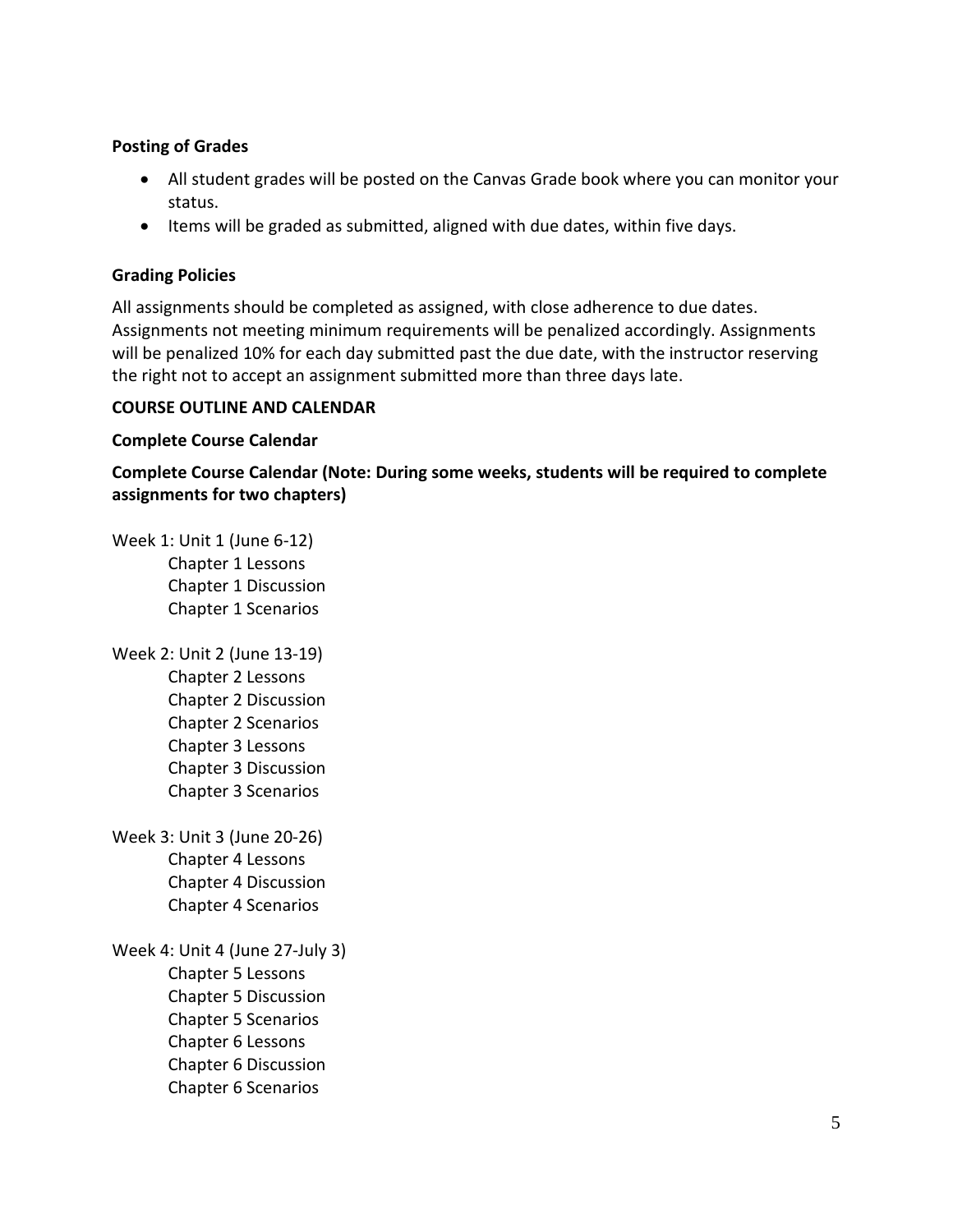Week 5: Unit 5 (July 5 - 1 0 ) Chapter 7 Lessons Chapter 7 Discussion Chapter 7 Scenarios **Mid Term Exam**

Week 6: Unit 6 (July 11-17) Chapter 8 Lessons Chapter 8 Discussion Chapter 8 Scenarios Chapter 9 Lessons Chapter 9 Discussion Chapter 9 Scenarios

Week 7: Unit 7 (July 1 8 - 2 4 ) Chapter 10 Lessons Chapter 10 Discussion Chapter 10 Scenarios

Week 8: Unit 8 (July 2 5 -July 31 ) Chapter 11 Lessons Chapter 11 Discussion Chapter 11 Scenarios Chapter 12 Lessons Chapter 12 Discussion Chapter 12 Scenarios

Week 9: Unit 9 (August 1 - 7 ) Chapter 13 Lessons Chapter 13 Discussion Chapter 13 Scenarios Chapter 14 Lessons Chapter 14 Discussion Chapter 14 Scenarios

Week 10: Unit 10 (August 8 - 1 2 ) Chapter 15 Lessons Chapter 15 Discussion Chapter 15 Scenarios **Final Exam**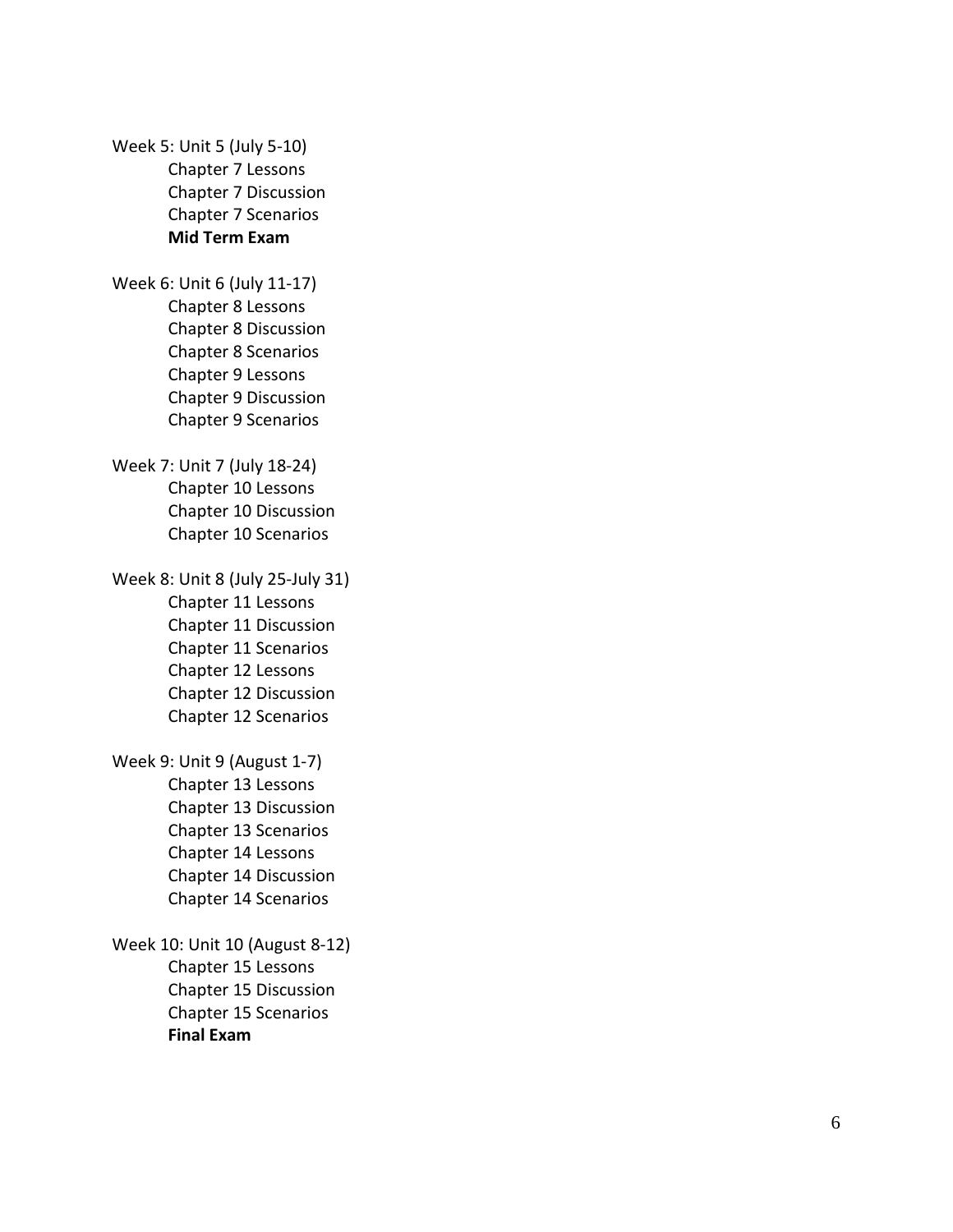#### **Important University Dates**

Visi[t https://www.tamuct.edu/registrar/academic-calendar.html](https://www.tamuct.edu/registrar/academic-calendar.html)

#### **TECHNOLOGY REQUIREMENTS AND SUPPORT**

#### **Technology Requirements**

This course will use the A&M-Central Texas Instructure Canvas learning management system. **We strongly recommend the latest versions of Chrome or Firefox browsers. Canvas no longer supports any version of Internet Explorer.**

Logon to A&M-Central Texas Canvas [https://tamuct.instructure.com/] or access Canvas through the TAMUCT Online link in myCT [https://tamuct.onecampus.com/]. You will log in through our Microsoft portal.

Username: Your MyCT email address. Password: Your MyCT password

#### **Canvas Support**

Use the Canvas Help link, located at the bottom of the left-hand menu, for issues with Canvas. You can select "Chat with Canvas Support," submit a support request through "Report a Problem," or call the Canvas support line: 1-844-757-0953.

For issues related to course content and requirements, contact your instructor.

### **Online Proctored Testing**

A&M-Central Texas uses Proctorio for online identity verification and proctored testing. This service is provided at no direct cost to students. If the course requires identity verification or proctored testing, the technology requirements are: Any computer meeting the minimum computing requirements, plus web camera, speaker, and microphone (or headset). Proctorio also requires the Chrome web browser with their custom plug in.

### **Other Technology Support**

For log-in problems, students should contact Help Desk Central

24 hours a day, 7 days a week

Email: [helpdesk@tamu.edu](mailto:helpdesk@tamu.edu) Phone: (254) 519-5466 [Web Chat:](http://hdc.tamu.edu/) [http://hdc.tamu.edu] *Please let the support technician know you are an A&M-Central Texas student.*

### **UNIVERSITY RESOURCES, PROCEDURES, AND GUIDELINES**

#### **Drop Policy**

If you discover that you need to drop this class, you must complete the [Drop Request](https://dynamicforms.ngwebsolutions.com/casAuthentication.ashx?InstID=eaed95b9-f2be-45f3-a37d-46928168bc10&targetUrl=https%3A%2F%2Fdynamicforms.ngwebsolutions.com%2FSubmit%2FForm%2FStart%2F53b8369e-0502-4f36-be43-f02a4202f612) Dynamic Form through Warrior Web.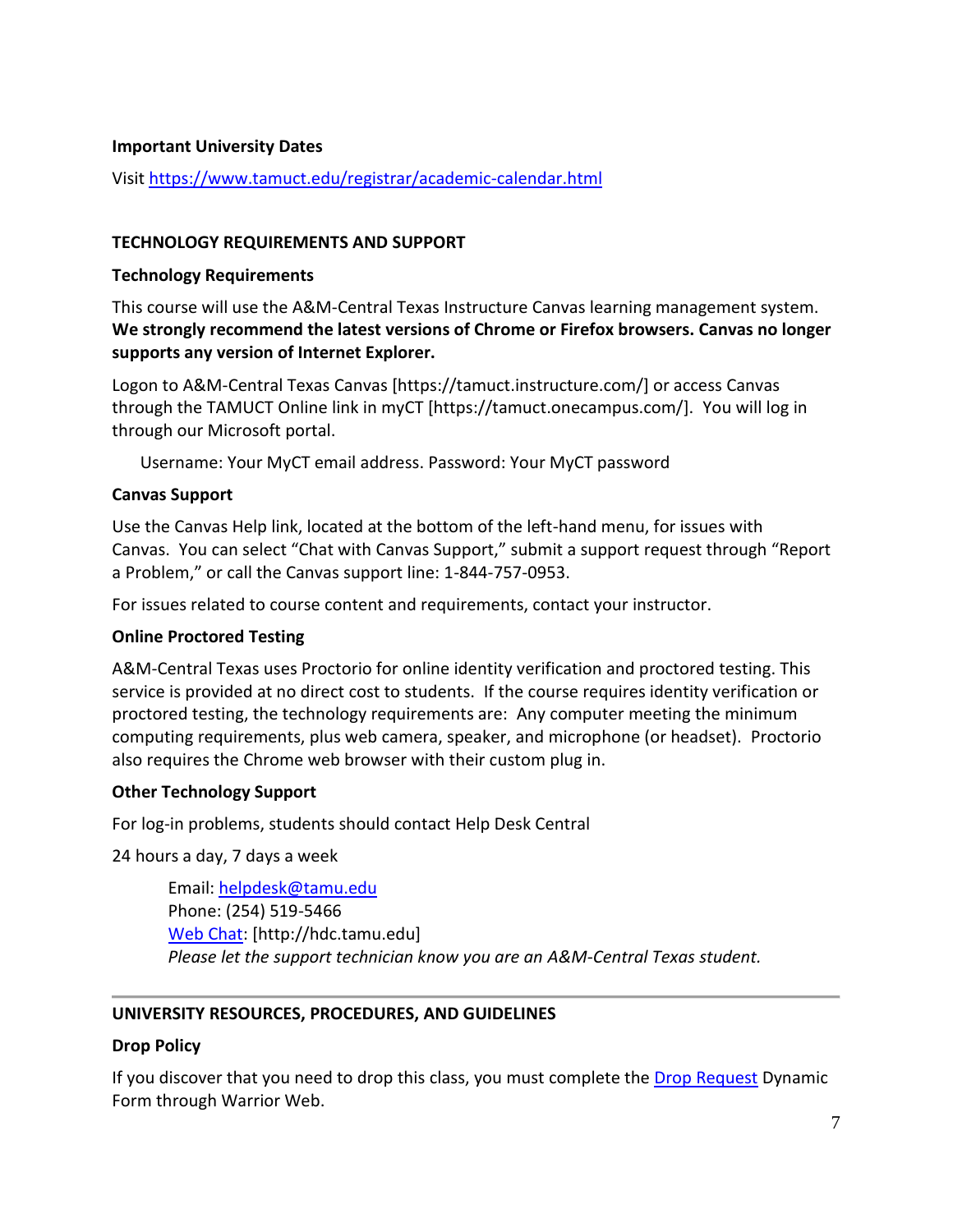Faculty cannot drop students; this is always the responsibility of the student. The Registrar's Office will provide a deadline on the Academic Calendar for which the form must be completed. Once you submit the completed form to the Registrar's Office, you must go into Warrior Web and confirm that you are no longer enrolled. If you still show as enrolled, FOLLOW-UP with the Registrar's Office immediately. You are to attend class until the procedure is complete to avoid penalty for absence. Should you miss the drop deadline or fail to follow the procedure, you will receive an F in the course, which may affect your financial aid and/or VA educational benefits.

# **Academic Integrity**

Texas A&M University-Central Texas values the integrity of the academic enterprise and strives for the highest standards of academic conduct. A&M-Central Texas expects its students, faculty, and staff to support the adherence to high standards of personal and scholarly conduct to preserve the honor and integrity of the creative community. Any deviation by students from this expectation may result in a failing grade for the assignment and potentially a failing grade for the course. All academic misconduct concerns will be referred to the Office of Student Conduct. When in doubt on collaboration, citation, or any issue, please contact your instructor before taking a course of action.

For more [information](https://nam04.safelinks.protection.outlook.com/?url=https%3A%2F%2Fwww.tamuct.edu%2Fstudent-affairs%2Fstudent-conduct.html&data=04%7C01%7Clisa.bunkowski%40tamuct.edu%7Ccfb6e486f24745f53e1a08d910055cb2%7C9eed4e3000f744849ff193ad8005acec%7C0%7C0%7C637558437485252160%7CUnknown%7CTWFpbGZsb3d8eyJWIjoiMC4wLjAwMDAiLCJQIjoiV2luMzIiLCJBTiI6Ik1haWwiLCJXVCI6Mn0%3D%7C1000&sdata=yjftDEVHvLX%2FhM%2FcFU0B99krV1RgEWR%2BJ%2BhvtoR6TYk%3D&reserved=0) regarding the Student Conduct process

If you know of potential honor violations by other students, you may [submit](https://nam04.safelinks.protection.outlook.com/?url=https%3A%2F%2Fcm.maxient.com%2Freportingform.php%3FTAMUCentralTexas%26layout_id%3D0&data=04%7C01%7Clisa.bunkowski%40tamuct.edu%7Ccfb6e486f24745f53e1a08d910055cb2%7C9eed4e3000f744849ff193ad8005acec%7C0%7C0%7C637558437485262157%7CUnknown%7CTWFpbGZsb3d8eyJWIjoiMC4wLjAwMDAiLCJQIjoiV2luMzIiLCJBTiI6Ik1haWwiLCJXVCI6Mn0%3D%7C1000&sdata=CXGkOa6uPDPX1IMZ87z3aZDq2n91xfHKu4MMS43Ejjk%3D&reserved=0) a report

# **Academic Accommodations**

At Texas A&M University-Central Texas, we value an inclusive learning environment where every student has an equal chance to succeed and has the right to a barrier-free education. The Office of Access and Inclusion is responsible for ensuring that students with a disability receive equal access to the university's programs, services and activities. If you believe you have a disability requiring reasonable accommodations, please contact the Office of Access and Inclusion, WH-212; or call (254) 501-5836. Any information you provide is private and confidential and will be treated as such.

For more information, please visit our **Access & Inclusion** Canvas page (log-in required) [https://tamuct.instructure.com/courses/717]

# **Important information for Pregnant and/or Parenting Students**

Texas A&M University-Central Texas supports students who are pregnant and/or parenting. In accordance with requirements of Title IX and related guidance from US Department of Education's Office of Civil Rights, the Dean of Student Affairs' Office can assist students who are pregnant and/or parenting in seeking accommodations related to pregnancy and/or parenting. Students should seek out assistance as early in the pregnancy as possible. For more information, please visit [Student Affairs](https://www.tamuct.edu/student-affairs/pregnant-and-parenting-students.html) [https://www.tamuct.edu/student-affairs/pregnantand-parenting-students.html]. Students may also contact the institution's Title IX Coordinator. If you would like to read more about these [requirements and guidelines](http://www2.ed.gov/about/offices/list/ocr/docs/pregnancy.pdf) online, please visit the website [http://www2.ed.gov/about/offices/list/ocr/docs/pregnancy.pdf].

Title IX of the Education Amendments Act of 1972 prohibits discrimination on the basis of sex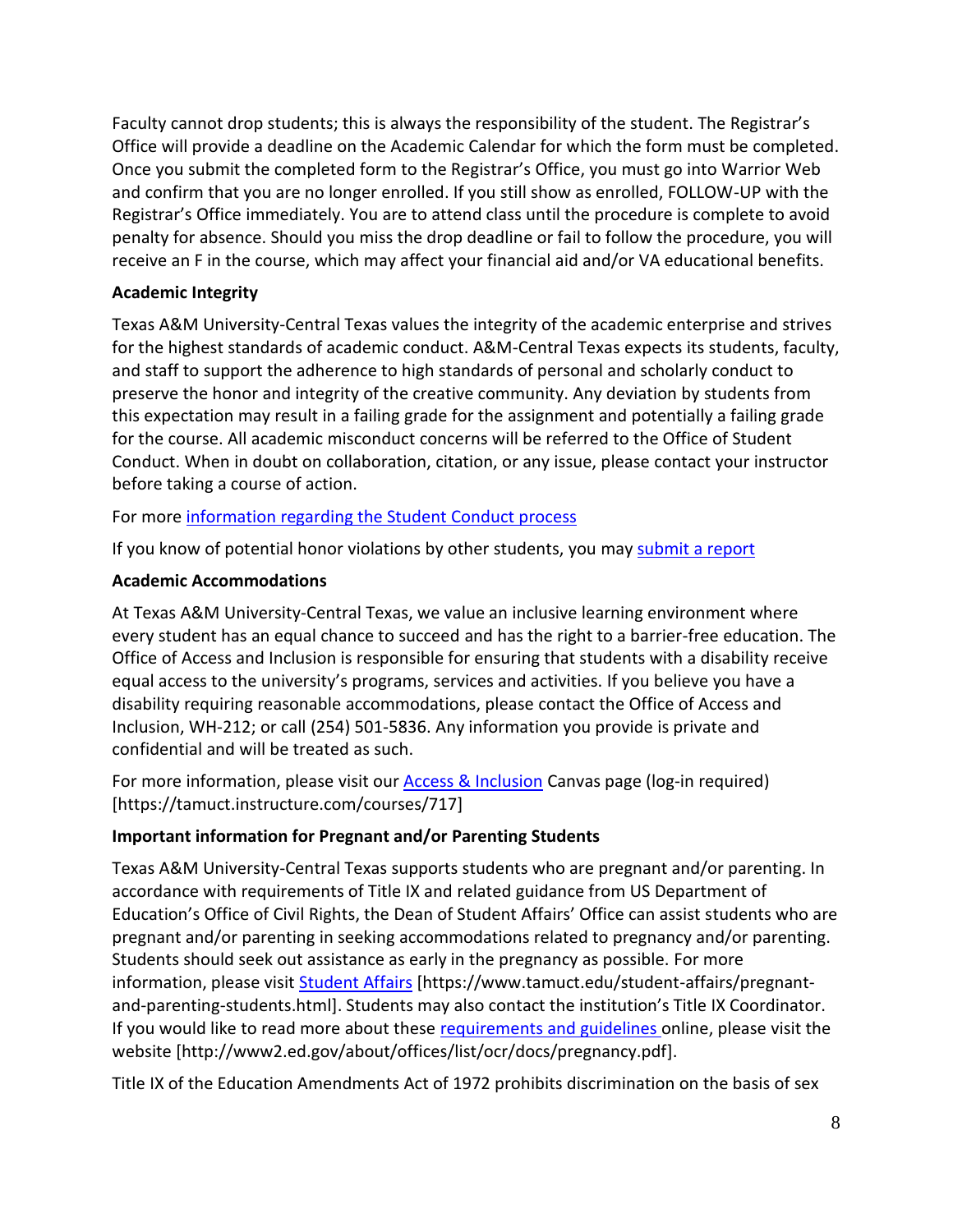and gender–including pregnancy, parenting, and all related conditions. A&M-Central Texas is able to provide flexible and individualized reasonable accommodation to pregnant and parenting students. All pregnant and parenting students should contact the Associate Dean in the Division of Student Affairs at (254) 501-5909 to seek out assistance. Students may also contact the University's Title IX Coordinator.

# **Tutoring**

Tutoring is available to all A&M-Central Texas students, on a remote online basis. Visit the Academic Support Community in Canvas to view schedules and contact information. Subjects tutored on campus include Accounting, Advanced Math, Biology, Finance, Statistics, Mathematics, and Study Skills. Student success coaching is available online upon request.

If you have a question regarding tutor schedules, need to schedule a tutoring session, are interested in becoming a tutor, success coaching, or have any other question, contact Academic Support Programs at (254) 501-5836, visit the Office of Student Success at 212F Warrior Hall, or by emailing studentsuccess@tamuct.edu.

Chat live with a tutor 24/7 for almost any subject from on your computer! Tutor.com is an online tutoring platform that enables A&M-Central Texas students to log in and receive online tutoring support at no additional cost. This tool provides tutoring in over 40 subject areas except writing support. Access Tutor.com through Canvas.

# **University Writing Center**

University Writing Center: The University Writing Center (UWC) at Texas A&M University– Central Texas (TAMUCT) is a free service open to all TAMUCT students. For the Summer 2021 semester, all services will be online as a result of the COVID-19 pandemic. The hours of operation are from 10:00 a.m.-4:00 p.m. Monday thru Thursday with satellite hours Monday thru Thursday from 6:00-9:00 p.m. The UWC is also offering hours from 12:00-3:00 p.m. on Saturdays.

Tutors are prepared to help writers of all levels and abilities at any stage of the writing process. By providing a practice audience for students' ideas and writing, our tutors highlight the ways in which they read and interpret students' texts, offering guidance and support throughout the various stages of the writing process. While tutors will not write, edit, or grade papers, they will assist students in developing more effective composing practices. Whether you need help brainstorming ideas, organizing an essay, proofreading, understanding proper citation practices, or just want a quiet place to work, the UWC is here to help!

Students may arrange a one-to-one session with a trained and experienced writing tutor by making an appointment via [WCOnline](https://tamuct.mywconline.com/) [https://tamuct.mywconline.com/]. In addition, you can email Dr. Bruce Bowles Jr. at [bruce.bowles@tamuct.edu](mailto:bruce.bowles@tamuct.edu) if you have any questions about the UWC and/or need any assistance with scheduling.

# **University Library**

The University Library provides many services in support of research across campus and at a distance. We offer over 200 electronic databases containing approximately 400,000 eBooks and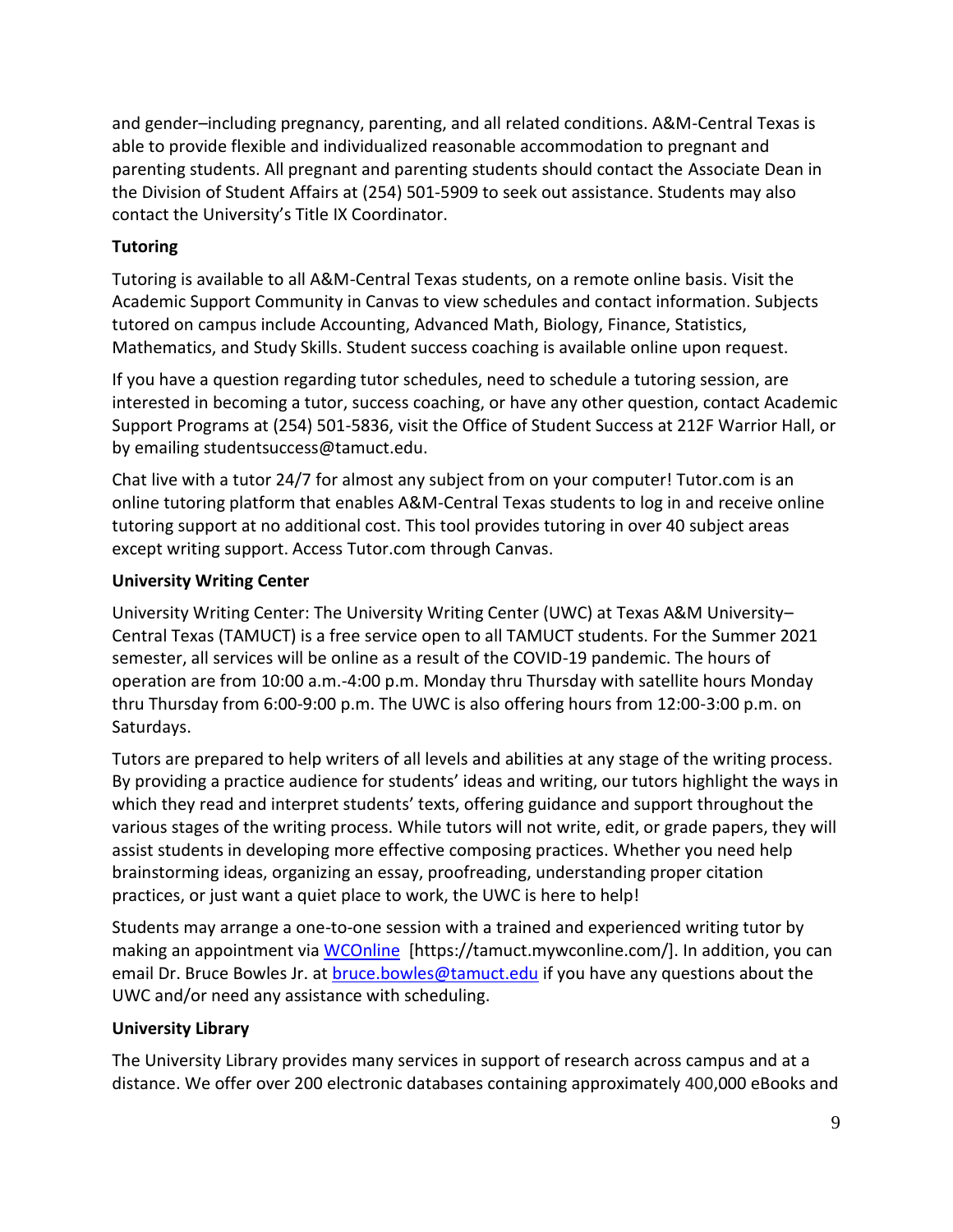82,000 journals, in addition to the 96,000 items in our print collection, which can be mailed to students who live more than 50 miles from campus. Research guides for each subject taught at A&M-Central Texas are available through our website to help students navigate these resources. On campus, the library offers technology including cameras, laptops, microphones, webcams, and digital sound recorders.

Research assistance from a librarian is also available 24 hours a day through our online chat service, and at the reference desk when the library is open. Research sessions can be scheduled for more comprehensive assistance, and may take place virtually through WebEx, Microsoft Teams or in-person at the library. Assistance may cover many topics, including how to find articles in peer-reviewed journals, how to cite resources, and how to piece together research for written assignments.

Our 27,000-square-foot facility on the A&M-Central Texas main campus includes student lounges, private study rooms, group work spaces, computer labs, family areas suitable for all ages, and many other features. Services such as interlibrary loan, TexShare, binding, and laminating are available. The library frequently offers workshops, tours, readings, and other events. For more information, please visit our Library [website](https://nam04.safelinks.protection.outlook.com/?url=https%3A%2F%2Ftamuct.libguides.com%2Findex&data=04%7C01%7Clisa.bunkowski%40tamuct.edu%7C7d8489e8839a4915335f08d916f067f2%7C9eed4e3000f744849ff193ad8005acec%7C0%7C0%7C637566044056484222%7CUnknown%7CTWFpbGZsb3d8eyJWIjoiMC4wLjAwMDAiLCJQIjoiV2luMzIiLCJBTiI6Ik1haWwiLCJXVCI6Mn0%3D%7C1000&sdata=2R755V6rcIyedGrd4Os5rkgn1PvhHKU3kUV1vBKiHFo%3D&reserved=0) [http://tamuct.libguides.com/index].

# **OPTIONAL POLICY STATEMENTS**

# **A Note about Sexual Violence at A&M-Central Texas**

Sexual violence is a serious safety, social justice, and public health issue. The university offers support for anyone struggling with these issues. University faculty are mandated reporters, so if someone discloses that they were sexually assaulted (or a victim of Domestic/Dating Violence or Stalking) while a student at TAMUCT, faculty members are required to inform the Title IX Office. If you want to discuss any of these issues confidentially, you can do so through Student Wellness and Counseling (254-501-5955) located on the second floor of Warrior Hall (207L).

Sexual violence can occur on our campus because predators often feel emboldened, and victims often feel silenced or shamed. It is incumbent on ALL of us to find ways to actively create environments that tell predators we don't agree with their behaviors and tell survivors we will support them. Your actions matter. Don't be a bystander; be an agent of change. For additional information on campus policy and resources visit the [Title IX webpage](https://www.tamuct.edu/compliance/titleix.html) [\[https://www.tamuct.edu/compliance/titleix.html\]](https://www.tamuct.edu/compliance/titleix.html).

# **Behavioral Intervention**

Texas A&M University-Central Texas cares about the safety, health, and well-being of its students, faculty, staff, and community. If you are aware of individuals for whom you have a concern, please make a referral to the Behavioral Intervention Team. Referring your concern shows you care. You can complete the [referral](https://cm.maxient.com/reportingform.php?TAMUCentralTexas&layout_id=2) online

[https://cm.maxient.com/reportingform.php?TAMUCentralTexas&layout\_id=2].

Anonymous referrals are accepted. Please see the [Behavioral Intervention Team](https://www.tamuct.edu/student-affairs/bat.html) website for more information [https://www.tamuct.edu/student-affairs/bat.html]. If a person's behavior